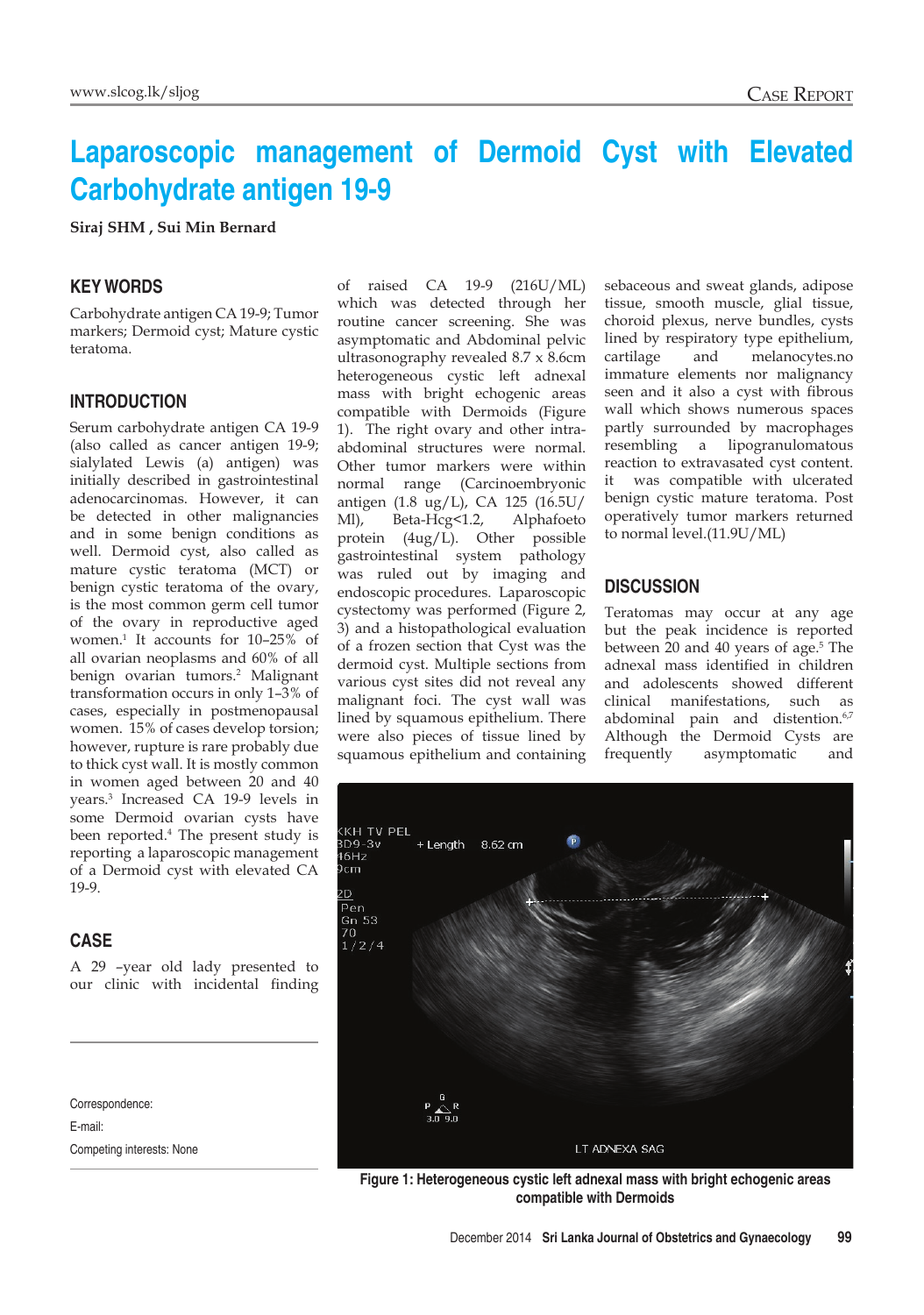

**Figure 2: Laparoscopic appearance of the normal ovary**



**Figure 3: Laparoscopic appearance of the Dermoid cyst**

detected incidentally, approximately 20% of cases were reported clinical attention with complications. Ovarian teratomas are often discovered as an incidental finding on physical examination, imaging procedures, or during abdominal or pelvic surgery performed for other reasons.

Because the surgical procedure performed is quite different for benign and malignant tumors, differential diagnosis is very important for women with an ovarian mass. Despite the specific features of MCT, including fat component and calcification, making a differential diagnosis is sometimes very difficult even with pelvic imaging studies. According to a report by Mais et al. nearly 30% of MCT may not be apparent in sonography, due to the presence of associated pelvic abnormalities (e.g., endometriomas, large fibromas, or large contralateral ovarian masses) or intrinsic sonographic characteristics of MCTs.<sup>8</sup> Actually, 80% of cystic teratomas were reported to have an echo pattern that should suggest malignancy.9 In addition, other features of MCT, such as a very large tumor size and significantly elevated tumor markers could make the diagnosis more difficult.

Few tumor markers such as CA 19-9

and CA 125 have been the topics of recent studies pointing that CA 19-9 may be related to the existence of the Dermoid cyst.<sup>10,11</sup> CA125 is known to be expressed in Coelomic epithelium, including Müllerian epithelium, peritoneum, pleura, and pericardium.12 Considering the wide distribution of CA 125 expression, elevations of serum CA125 in various benign and inflammatory conditions, including MCT, are not unexpected. Even though the combination of CA125 level and imaging studies raised the early detection rates of ovarian malignancy, sometimes more information is required to distinguish MCT from Ovarian carcinoma.<sup>13,14</sup> Difficulty in the differential diagnosis of MCT from Ovarian cacinoma usually stems from the morphologic and serologic characteristics of MCT, including large size and elevations of various tumor markers.

It was reported that Immuno histochemically, CA19-9 staining was prominent on the apical cyto-plasm of the epithelial lining, not on the basement membrane side, suggesting that CA 19-9 was secreted into the cystic cavity and concentrated there. Unless the cyst is ruptured, such a high level of CA 19-9 is not expected in the general circulation<sup>1</sup> Yet, benign inflammatory diseases of the gastrointestinal system are known to cause CA 19- 9 elevations, and any inflammation of Dermoid cyst tissues could be a possible cause of CA 19-9 leakage from cystic cavities into the bloodstream (Rupture,Torsion and Ulceration of Dermoid cyst)

Approximately 1–3% of dermoid cysts can be complicated with malignant transformation. However, CA 125 and CA 19-9 levels appear inconsequential with squamous cell carcinoma arising from Dermoid cyst.15 In a study consisting of 215 cases, CA 19-9 levels were elevated in 40%of selected population with mature cystic teratoma. Mean serum levels of CA 19-9 were 83.5±179.2 U/mL.12 CA 125 levels with the mean 26.2 ±29.9 U/mL were significantly higher in patients with elevated CA 19-9.12 In an study including 250 patients, 31 cases had CA 19-9 above 101U/ mL.13 Serum levels of CA 19-9 were